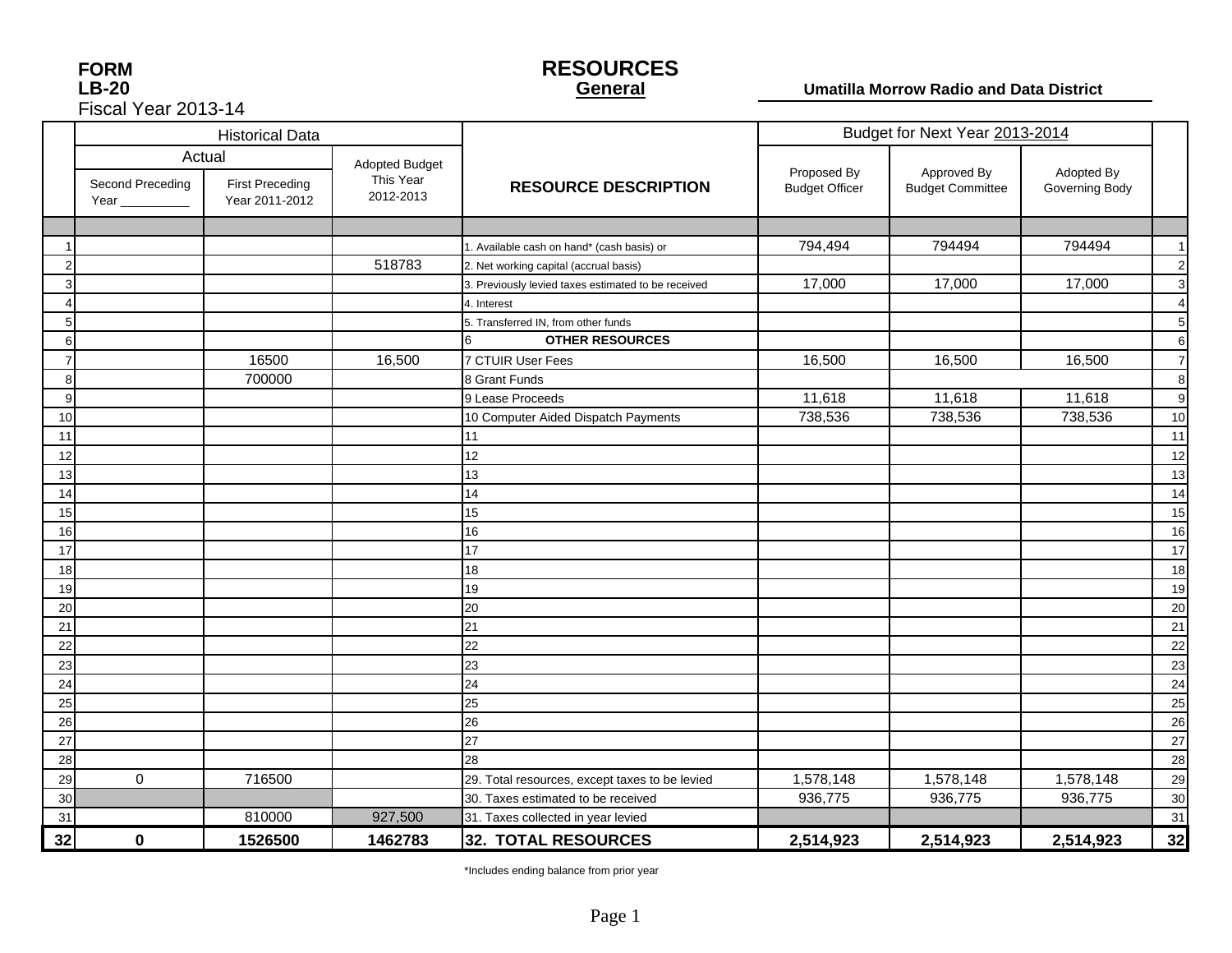## **FORMLB-30**

## **REQUIREMENTS SUMMARY**

## **BY FUND, ORGANIZATIONAL UNIT OR PROGRAM**

General Fund **Contract Contract Contract Contract Contract Contract Contract Contract Contract Contract Contract Contract Contract Contract Contract Contract Contract Contract Contract Contract Contract Contract Contract C** 

Fiscal Year 2013-14

|    |                                 | <b>Historical Data</b>              |                        |                                               | Budget For Next Year 2013-2014        |                                        |                              |                |
|----|---------------------------------|-------------------------------------|------------------------|-----------------------------------------------|---------------------------------------|----------------------------------------|------------------------------|----------------|
|    | <b>Actual</b>                   |                                     | Adopted Budget         |                                               | <b>EXPENDITURE DESCRIPTION</b>        |                                        |                              |                |
|    | Second Preceding<br>Year $_{-}$ | <b>First Preceding</b><br>2011-2012 | This Year<br>2012-2013 |                                               | Proprosed By<br><b>Budget Officer</b> | Approved By<br><b>Budget Committee</b> | Adopted By<br>Governing Body |                |
|    |                                 |                                     |                        | PERSONAL SERVICES                             |                                       |                                        |                              |                |
|    |                                 |                                     | 243,476                | 1 ADMINISTRATION                              | 299,010                               | 309,010                                | 309,010                      | $\overline{1}$ |
| 2  |                                 |                                     |                        | 2                                             |                                       |                                        |                              | $\overline{2}$ |
| 3  |                                 |                                     |                        | 3                                             |                                       |                                        |                              | 3              |
|    |                                 |                                     |                        |                                               |                                       |                                        |                              | 4              |
| 5  |                                 |                                     |                        | 5                                             |                                       |                                        |                              | 5              |
| 6  |                                 |                                     |                        | 6                                             |                                       |                                        |                              | 6              |
|    | 0                               | 174200                              | 243476                 | <b>7 TOTAL PERSONAL SERVICES</b>              | 299,010                               | 309,010                                | 309,010                      | $\overline{7}$ |
|    |                                 |                                     |                        | MATERIALS AND SERVICES                        |                                       |                                        |                              |                |
| 8  |                                 | 308500                              | 376,642                | 8 ADMINISTRATION                              | 1,086,086                             | 1,086,086                              | 1,086,086                    | 8              |
| 9  |                                 | 85000                               | 95,000                 | 9 FACILITIES                                  | 65,000                                | 65,000                                 | 65,000                       | 9              |
| 10 |                                 |                                     |                        | 10                                            |                                       |                                        |                              | 10             |
| 11 |                                 |                                     |                        | 11                                            |                                       |                                        |                              | 11             |
| 12 |                                 |                                     |                        | 12                                            |                                       |                                        |                              | 12             |
| 13 |                                 |                                     |                        | 13                                            |                                       |                                        |                              | 13             |
| 14 | $\boldsymbol{0}$                | 393500                              | 471642                 | <b>14 TOTAL MATERIALS AND SERVICES</b>        | 1,151,086                             | 1,151,086                              | 1,151,086                    | 14             |
|    |                                 |                                     |                        | CAPITAL OUTLAY                                |                                       |                                        |                              |                |
| 15 |                                 | 893000                              | 220,000                | <b>15 EQUIPMENT</b>                           | 54,912                                | 54,912                                 | 54,912                       | 15             |
| 16 |                                 |                                     | 387565                 | 16 Infrastructure and Equipment Replacement   | 943,115                               | 933,115                                | 933,115                      | 16             |
| 17 |                                 |                                     |                        | 17 Debt Service                               | 1,000                                 | 1,000                                  | 1,000                        | 17             |
| 18 |                                 |                                     |                        | 18                                            |                                       |                                        |                              | 18             |
| 19 |                                 |                                     |                        | 19                                            |                                       |                                        |                              | 19             |
| 20 |                                 |                                     |                        | 20                                            |                                       |                                        |                              | 20             |
| 21 | 0                               | 893000                              | 607565                 | 21 TOTAL CAPITAL OUTLAY                       | 999,027                               | 989,027                                | 989,027                      | 21             |
|    |                                 |                                     |                        | TRANSFERRED TO OTHER FUNDS                    |                                       |                                        |                              |                |
| 22 |                                 |                                     |                        | 22                                            |                                       |                                        |                              | 22             |
| 23 |                                 |                                     |                        | 23                                            |                                       |                                        |                              | 23             |
| 24 |                                 |                                     |                        | 24                                            |                                       |                                        |                              | 24             |
| 25 |                                 | 61800                               | 61,800                 | 25 General Operating Contingency              | 61,800                                | 61,800                                 | 61,800                       | 25             |
|    |                                 |                                     |                        | <b>26 TOTAL TRANSFERS &amp; CONTINGENCIES</b> |                                       |                                        |                              |                |
| 26 |                                 |                                     |                        | 27 TOTAL EXPENDITURES                         |                                       |                                        |                              | 26             |
| 27 |                                 | 4,000                               | 4,000                  | 28 UNAPPROPRIATED ENDING FUND BALANCE         | 4,000                                 | 4,000                                  | 4,000                        | 27             |
| 28 | $\mathbf 0$                     | 1526500                             | 1388483                | <b>TOTAL</b><br>29                            | 2,514,923                             | 2,514,923                              | 2,514,923                    | 28             |

150-504-030 (Rev 12/09)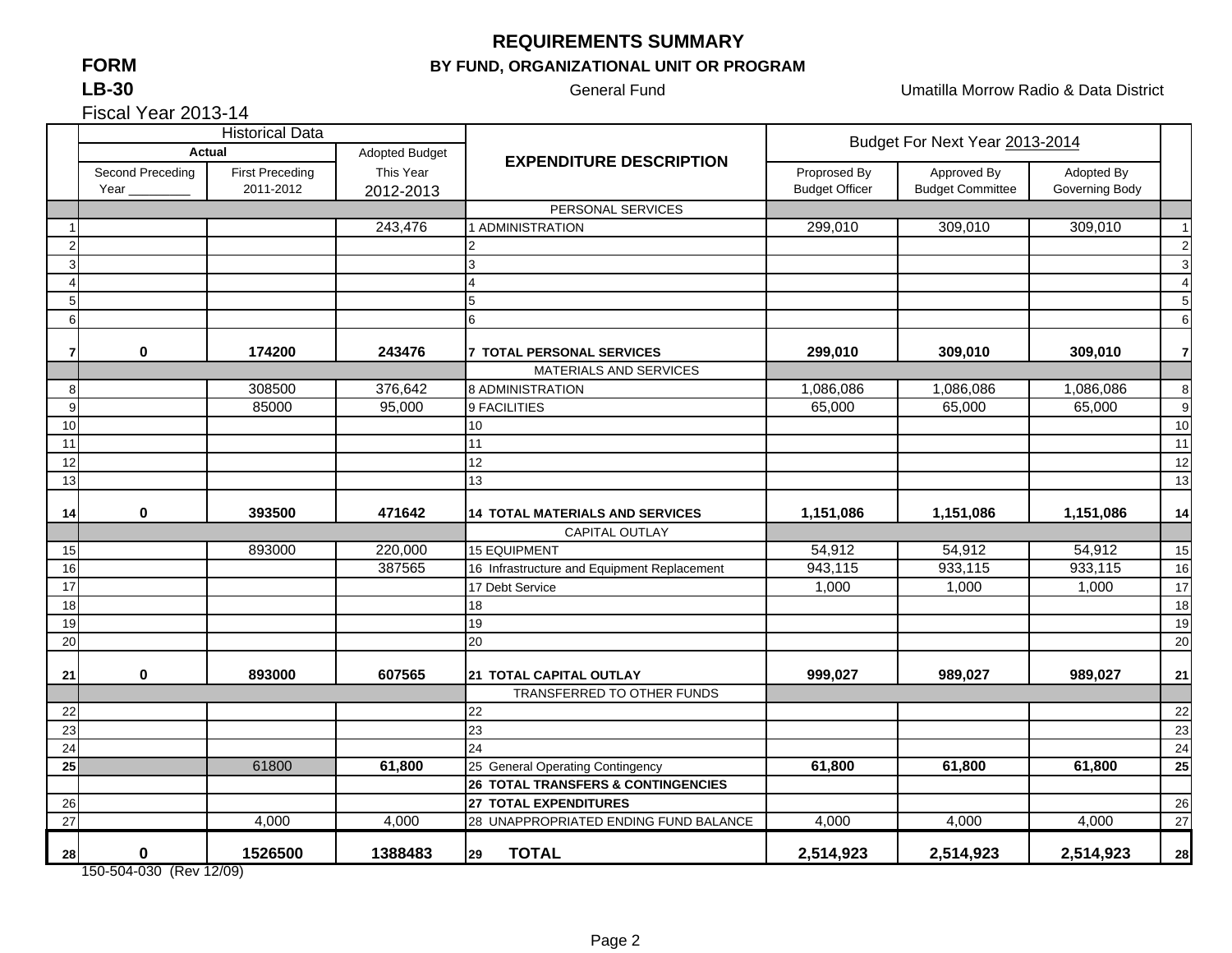# **DETAILED REQUIREMENTS**

**LB-31FORM**

#### ADMINISTRATIONGeneral Fund

Umatilla Morrow Radio & Data District

|                                              | Fiscal Year 2013-14              |                                     |                        | <b>General Fund</b>                         |                |                    |                                      |                                        |                                   |
|----------------------------------------------|----------------------------------|-------------------------------------|------------------------|---------------------------------------------|----------------|--------------------|--------------------------------------|----------------------------------------|-----------------------------------|
|                                              | <b>Historical Data</b><br>Actual |                                     |                        | Number of<br><b>Adopted Budget</b>          |                |                    |                                      | Budget for Next Year 2013-2014         |                                   |
|                                              | Second Preceding<br>Year         | <b>First Preceding</b><br>2011-2012 | This Year<br>2012-2013 | <b>REQUIREMENTS DESCRIPTION</b>             | Employ-<br>ees | Range <sup>*</sup> | Proposed by<br><b>Budget Officer</b> | Approved by<br><b>Budget Committee</b> | Adopted by<br>Governing Body      |
| $\overline{1}$                               |                                  |                                     |                        | 1 PERSONNEL SERVICES                        |                |                    |                                      |                                        | $\overline{1}$                    |
| $\overline{c}$                               |                                  | 81000                               |                        | 81,000 2 District Administrator             |                |                    | 83,430                               | 83,430                                 | 83,430 2                          |
| $\overline{3}$                               |                                  | 36000                               |                        | 42,000 3 Administrative/Technical Assistant |                |                    | 42,680                               | 42,680                                 | $\overline{\mathbf{3}}$<br>42,680 |
| $\overline{\mathbf{4}}$                      |                                  | 10000                               |                        | 16,000 4 Payroll Taxes                      |                |                    | 45,000                               | 45,000                                 | 45,000<br>$\overline{4}$          |
| $\overline{5}$                               |                                  | 23000                               | 27,000 5 PERS          |                                             |                |                    | 30,000                               | 40,000                                 | 5<br>40,000                       |
| $\,6$                                        |                                  | 24000                               |                        | 12,000 6 Medical                            |                |                    | 24,000                               | 24,000                                 | 6<br>24,000                       |
| $\overline{7}$                               |                                  | 200                                 |                        | 2,400 7 Workers Comp                        |                |                    | 3,000                                | 3,000                                  | $\overline{7}$<br>3,000           |
| 8                                            |                                  |                                     |                        | 140 8 Life Insurance                        |                |                    | 300                                  | 300                                    | 8<br>300                          |
| $\overline{9}$                               |                                  |                                     |                        | 264 9 Long Term Disability Insurance        |                |                    | 600                                  | 600                                    | 9<br>600                          |
| 10                                           |                                  |                                     |                        | 10                                          |                |                    |                                      |                                        | 10                                |
| 11                                           |                                  |                                     |                        | 11                                          |                |                    |                                      |                                        | 11                                |
| 12                                           |                                  |                                     |                        | 12                                          |                |                    |                                      |                                        | 12                                |
| 13                                           |                                  |                                     |                        | 13                                          |                |                    |                                      |                                        | 13                                |
| $\frac{1}{14}$                               |                                  |                                     |                        | 14                                          |                |                    |                                      |                                        | 14                                |
|                                              |                                  |                                     |                        | 15                                          |                |                    |                                      |                                        | 15                                |
| 16                                           |                                  |                                     |                        | 16                                          |                |                    |                                      |                                        | 16                                |
| $\frac{17}{17}$ $\frac{18}{19}$              |                                  |                                     |                        | 17                                          |                |                    |                                      |                                        | $\overline{17}$                   |
|                                              |                                  |                                     |                        | 18                                          |                |                    |                                      |                                        | 18                                |
|                                              |                                  |                                     |                        | 19                                          |                |                    |                                      |                                        | 19                                |
| $\frac{1}{20}$ $\frac{1}{22}$                |                                  |                                     |                        | 20                                          |                |                    |                                      |                                        | 20                                |
|                                              |                                  |                                     |                        | 21                                          |                |                    |                                      |                                        | 21                                |
|                                              |                                  |                                     |                        | 22                                          |                |                    |                                      |                                        | $\overline{22}$                   |
|                                              |                                  |                                     |                        | 23                                          |                |                    |                                      |                                        | 23                                |
| 23<br>24<br>25<br>26<br>27<br>28<br>30<br>31 |                                  |                                     |                        | 24                                          |                |                    |                                      |                                        | 24                                |
|                                              |                                  |                                     |                        | 25                                          |                |                    |                                      |                                        | $\overline{25}$                   |
|                                              |                                  |                                     |                        | 26                                          |                |                    |                                      |                                        | $\overline{26}$                   |
|                                              |                                  |                                     |                        | 27                                          |                |                    |                                      |                                        | 27                                |
|                                              |                                  |                                     |                        | 28                                          |                |                    |                                      |                                        | 28                                |
|                                              |                                  |                                     |                        | 29                                          |                |                    |                                      |                                        | 29                                |
|                                              |                                  |                                     |                        | 30 TOTALS                                   |                |                    | 229,010                              | 239,010                                | 239,010 30                        |
|                                              |                                  |                                     |                        | 31 Ending balance (prior years)             |                |                    |                                      |                                        | 31                                |
| $\overline{32}$                              |                                  |                                     |                        | 62672 32 UNAPPROPRIATED ENDING FUND BALANCE |                |                    | 70,000                               | 70,000                                 | 70,000 32                         |
| 33                                           | Οl                               | 174200                              |                        | 243,476 33 TOTAL REQUIREMENTS               |                |                    | 299,010                              | 309,010                                | 309,010 33                        |

150-504-031 (Rev 12/09)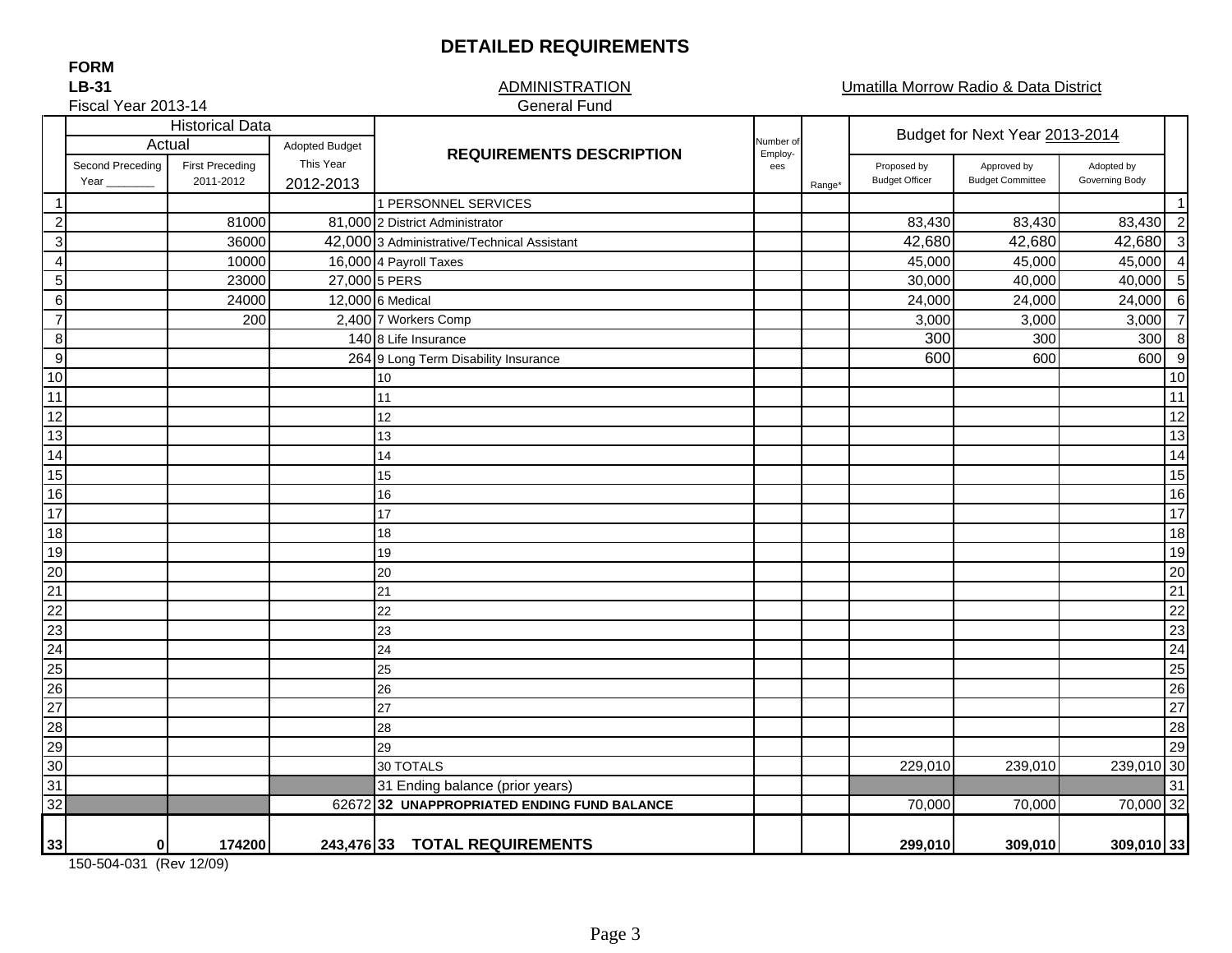### **DETAILED REQUIREMENTS**

#### **ADMINISTRATION** General Fund

Umatilla Morrow Radio & Data District

Fiscal Year 2013-14

|                           | <b>Historical Data</b> |                        |                       |                                             |                   |       | Budget for Next Year 2013-2014 |                         |                |                         |
|---------------------------|------------------------|------------------------|-----------------------|---------------------------------------------|-------------------|-------|--------------------------------|-------------------------|----------------|-------------------------|
|                           | Actual                 |                        | <b>Adopted Budget</b> | <b>REQUIREMENTS DESCRIPTION</b>             |                   |       |                                |                         |                |                         |
|                           | Second Preceding       | <b>First Preceding</b> | This Year             |                                             | of Employ-<br>ees |       | Proposed by                    | Approved by             | Adopted by     |                         |
|                           | Year                   | 2011-2012              | 2012-2013             |                                             |                   | Range | <b>Budget Officer</b>          | <b>Budget Committee</b> | Governing Body |                         |
| -1                        |                        |                        |                       | 1 MATERIALS AND SERVICES                    |                   |       |                                |                         |                | $\overline{1}$          |
| $\sqrt{2}$                |                        | 10,000                 |                       | 10,000 2 Professional Services              |                   |       | 10,000                         | 10,000                  | 10,000         | $\overline{2}$          |
| $\ensuremath{\mathsf{3}}$ |                        | 63,000                 |                       | 83,800 3 Voice System Maintenance           |                   |       | 120,000                        | 120,000                 | 120,000        | $\overline{\mathbf{3}}$ |
| $\overline{\mathbf{4}}$   |                        | 23,000                 |                       | 25,000 4 IT Sevices                         |                   |       | 25,000                         | 25,000                  | 25,000         | $\overline{\mathbf{4}}$ |
| $\sqrt{5}$                |                        | 50,000                 |                       | 55,000 5 Microwave System Maintenance       |                   |       | 45,000                         | 45,000                  | 45,000 5       |                         |
| $\,6$                     |                        | 7,000                  |                       | 10,000 6 Subscriber Unit Maintenance        |                   |       | 10,000                         | 10,000                  | 10,000         | $6\overline{6}$         |
| $\overline{7}$            |                        | 8,000                  |                       | 8,000 7 Office Supplies and Maintenance     |                   |       | 5,000                          | 5,000                   | 5,000          | $\overline{7}$          |
| $\overline{8}$            |                        | 4,000                  |                       | 1,500 8 Notifications and Publication       |                   |       | 1,500                          | 1,500                   | $1,500$ 8      |                         |
| $\overline{9}$            |                        | 15,000                 |                       | 15,000 9 Training/Travel                    |                   |       | 15,000                         | 15,000                  | 15,000         | - 9                     |
| 10                        |                        | 7,000                  |                       | 9,000 10 Office Space Rent                  |                   |       | 9,000                          | 9,000                   | $9,000$ 10     |                         |
| 11                        |                        | 1,000                  |                       | 1,000 11 Warehouse Rent                     |                   |       | $\Omega$                       | $\Omega$                |                | $0$ 11                  |
| 12                        |                        | 1,200                  |                       | 200 12 Dues/Fees                            |                   |       | 200                            | 200                     | 200 12         |                         |
| 13                        |                        | 600                    |                       | 600 13 Subscriber Unit Software Maintenance |                   |       | 600                            | 600                     | 600 13         |                         |
| $\overline{14}$           |                        | 40,000                 |                       | 40,000 14 Insurance/ Board Bonding          |                   |       | 29,000                         | 29,000                  | 29,000 14      |                         |
| 15                        |                        | 10,000                 |                       | 6,000 15 Annual Audit                       |                   |       | 6,000                          | 6,000                   | 6,000 15       |                         |
| 16                        |                        | 5,000                  |                       | 5,000 16 Quarterly Bookkeeping Review       |                   |       | $\Omega$                       | $\Omega$                |                | $0$ 16                  |
| 17                        |                        | 3,800                  |                       | 3,500 17 Elections                          |                   |       | 3,500                          | 3,500                   | 3,500 17       |                         |
| 18                        |                        | 3,600                  |                       | 1,800 18 Cell Phone and Data Card           |                   |       | 1,800                          | 1,800                   | 1,800 18       |                         |
| 19                        |                        | 300                    |                       | 600 19 Protective Clothing and Equipment    |                   |       | 600                            | 600                     | 600 19         |                         |
| $\overline{20}$           |                        | 1,000                  |                       | 1,500 20 Test Equipment Maintenance         |                   |       | 1,700                          | 1,700                   | 1,700 20       |                         |
| $\overline{21}$           |                        | 20,000                 |                       | 68,100 21 Vehicle Expenses                  |                   |       | 27,000                         | 27,000                  | 27,000 21      |                         |
| $\overline{22}$           |                        | 5,000                  |                       | 5,000 22 Legal Expenses                     |                   |       | 5,000                          | 5,000                   | 5,000 22       |                         |
| 23                        |                        | 5,000                  |                       | 1,500 23 Board Expenses                     |                   |       | 1,000                          | 1,000                   | 1,000 23       |                         |
| $\overline{24}$           |                        | 25,000                 |                       | 3,600 24 Bookkeeping                        |                   |       | 2,800                          | 2,800                   | 2,800 24       |                         |
| $\overline{25}$           |                        |                        |                       | 25 Bi-County Computer Aided Dispatch System |                   |       | 738,536                        | 738,536                 | 738,536 25     |                         |
| $\overline{26}$           |                        |                        |                       | 26                                          |                   |       |                                |                         |                | 26                      |
| 27                        |                        |                        |                       | 27                                          |                   |       |                                |                         |                | 27                      |
| $\overline{28}$           |                        |                        |                       | 28                                          |                   |       |                                |                         |                | 28                      |
| 29                        |                        |                        |                       | 29                                          |                   |       |                                |                         |                | 29                      |
| 30                        |                        |                        |                       | 30 Totals                                   |                   |       | 1,058,236                      | 1,058,236               | 1,058,236 30   |                         |
| 31                        |                        |                        |                       | 31 Ending balance (prior years)             |                   |       |                                |                         |                | 31                      |
| 32                        |                        |                        |                       | 32 UNAPPROPRIATED ENDING FUND BALANCE       |                   |       | 27,850                         | 27,850                  | 27,850 32      |                         |
|                           |                        |                        |                       |                                             |                   |       |                                |                         |                |                         |
| 33                        | 0                      | 308500                 |                       | 355700 33 TOTAL REQUIREMENTS                |                   |       | 1,086,086                      | 1,086,086               | 1,086,086 33   |                         |

150-504-031 (Rev 12/09)

**LB-31 FORM**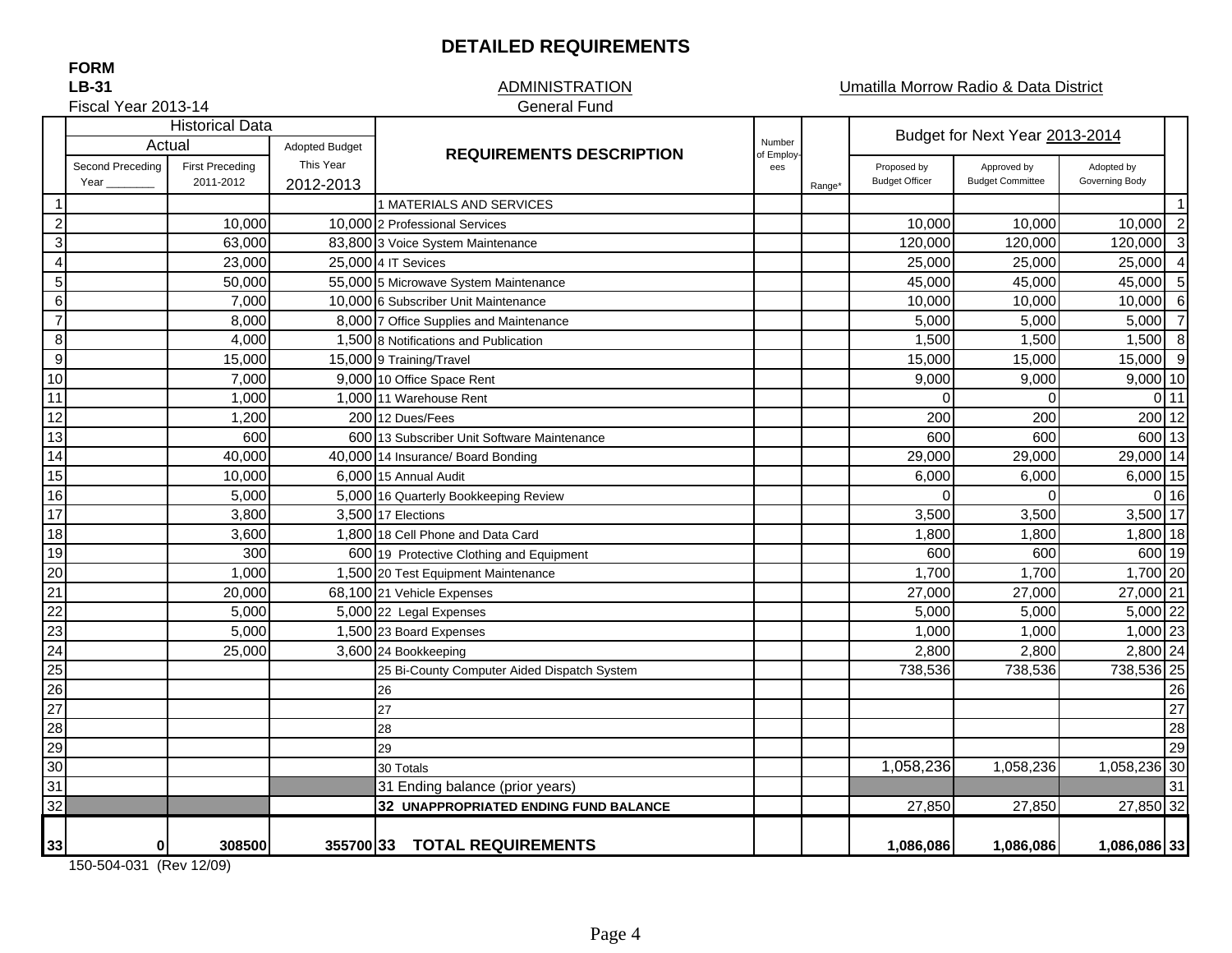# **DETAILED EXPENDITURES**

| <b>LB-31</b>        |                          |                                     |                        | Facilities                            | Umatilla Morrow Radio & Data District |        |                                      |                                        |                              |                  |
|---------------------|--------------------------|-------------------------------------|------------------------|---------------------------------------|---------------------------------------|--------|--------------------------------------|----------------------------------------|------------------------------|------------------|
| Fiscal Year 2013-14 |                          |                                     |                        | <b>General Fund</b>                   |                                       |        |                                      |                                        |                              |                  |
|                     | Actual                   | <b>Historical Data</b>              | Adopted Budget         |                                       | Number                                |        |                                      | Budget for Next Year 2013-2014         |                              |                  |
|                     | Second Preceding<br>Year | <b>First Preceding</b><br>2011-2012 | This Year<br>2012-2013 | <b>REQUIREMENTS DESCRIPTION</b>       | of Employ<br>ees                      | Range* | Proposed by<br><b>Budget Officer</b> | Approved by<br><b>Budget Committee</b> | Adopted by<br>Governing Body |                  |
| $\overline{1}$      |                          |                                     |                        | 1 FACILITIES                          |                                       |        |                                      |                                        |                              |                  |
| $\overline{c}$      |                          | 55000                               |                        | 55,000 2 Site Leases                  |                                       |        | 35,000                               | 35,000                                 | 35,000                       | $\overline{c}$   |
| $\mathbf{3}$        |                          | 30000                               |                        | 30,000 3 Site Maintenance             |                                       |        | 20,000                               | 20,000                                 | 20,000                       | $\mathbf{3}$     |
| $\overline{4}$      |                          |                                     |                        |                                       |                                       |        |                                      |                                        |                              | 4                |
| $\sqrt{5}$          |                          |                                     |                        | 5                                     |                                       |        |                                      |                                        |                              | $\mathbf 5$      |
| $6\phantom{1}6$     |                          |                                     |                        | 6                                     |                                       |        |                                      |                                        |                              | $\,6\,$          |
| $\overline{7}$      |                          |                                     |                        |                                       |                                       |        |                                      |                                        |                              | $\overline{7}$   |
| $\bf 8$             |                          |                                     |                        | 8                                     |                                       |        |                                      |                                        |                              | $\bf 8$          |
| 9                   |                          |                                     |                        | 9                                     |                                       |        |                                      |                                        |                              | $\boldsymbol{9}$ |
| 10                  |                          |                                     |                        | 10                                    |                                       |        |                                      |                                        |                              | 10               |
| 11                  |                          |                                     |                        | 11                                    |                                       |        |                                      |                                        |                              | 11               |
| 12                  |                          |                                     |                        | 12                                    |                                       |        |                                      |                                        |                              | 12               |
| 13                  |                          |                                     |                        | 13                                    |                                       |        |                                      |                                        |                              | 13               |
| 14                  |                          |                                     |                        | 14                                    |                                       |        |                                      |                                        |                              | $\overline{14}$  |
| 15                  |                          |                                     |                        | 15                                    |                                       |        |                                      |                                        |                              | 15               |
| 16                  |                          |                                     |                        | 16                                    |                                       |        |                                      |                                        |                              | 16               |
| 17                  |                          |                                     |                        | 17                                    |                                       |        |                                      |                                        |                              | 17               |
| 18                  |                          |                                     |                        | 18                                    |                                       |        |                                      |                                        |                              | 18               |
| 19                  |                          |                                     |                        | 19                                    |                                       |        |                                      |                                        |                              | 19               |
| $\overline{20}$     |                          |                                     |                        | 20                                    |                                       |        |                                      |                                        |                              | 20               |
| 21                  |                          |                                     |                        | 21                                    |                                       |        |                                      |                                        |                              | 21               |
| $\overline{22}$     |                          |                                     |                        | 22                                    |                                       |        |                                      |                                        |                              | $\overline{22}$  |
| 23                  |                          |                                     |                        | 23                                    |                                       |        |                                      |                                        |                              | 23               |
| 24                  |                          |                                     |                        | 24                                    |                                       |        |                                      |                                        |                              | $\overline{24}$  |
| 25                  |                          |                                     |                        | 25                                    |                                       |        |                                      |                                        |                              | 25               |
| 26                  |                          |                                     |                        | 26                                    |                                       |        |                                      |                                        |                              | 26               |
| 27                  |                          |                                     |                        | 27                                    |                                       |        |                                      |                                        |                              | 27               |
| 28                  |                          |                                     |                        | 28                                    |                                       |        |                                      |                                        |                              | 28               |
| 29                  |                          |                                     |                        | 29                                    |                                       |        |                                      |                                        |                              | 29               |
| 30                  |                          |                                     |                        | 30                                    |                                       |        |                                      |                                        |                              | 30               |
| 31                  |                          |                                     |                        | 31 Ending balance (prior years)       |                                       |        |                                      |                                        |                              | 31               |
| $\overline{32}$     |                          |                                     |                        | 32 UNAPPROPRIATED ENDING FUND BALANCE |                                       |        | 10,000                               | 10,000                                 | 10,000 32                    |                  |
| 33                  | $\pmb{0}$                | 85000                               |                        | 85000 33 TOTAL REQUIREMENTS           |                                       |        | 65,000                               | 65,000                                 | 65,000 33                    |                  |

150-504-031 (Rev 12/09)

**LB-31FORM**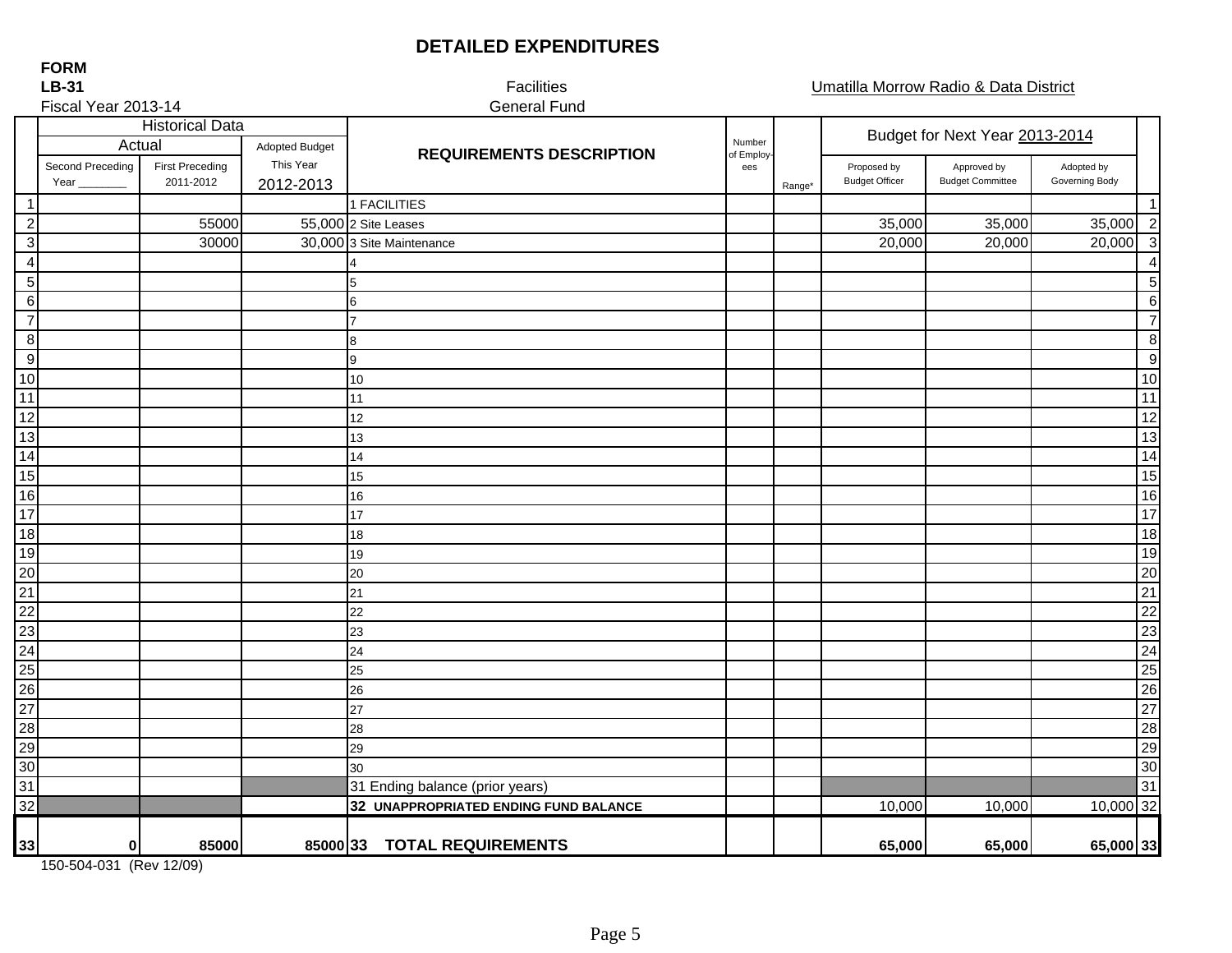# **DETAILED EXPENDITURES**

General Fund

Equipment **Equipment Equipment Equipment** 

#### **LB-31 FORM**

# Fiscal Year 2013-14

|                  |                  |                        | <b>Historical Data</b> |                                                          |                      | Budget for Next Year 2013-2014 |                       |                         |                |                 |
|------------------|------------------|------------------------|------------------------|----------------------------------------------------------|----------------------|--------------------------------|-----------------------|-------------------------|----------------|-----------------|
|                  | Actual           |                        | <b>Adopted Budget</b>  | <b>REQUIREMENTS DESCRIPTION</b>                          | Number<br>of Employ- |                                |                       |                         |                |                 |
|                  | Second Preceding | <b>First Preceding</b> | This Year              |                                                          | ees                  |                                | Proposed by           | Approved by             | Adopted by     |                 |
|                  | Year             | 2011-2012              | 2012-2013              |                                                          |                      | Range*                         | <b>Budget Officer</b> | <b>Budget Committee</b> | Governing Body |                 |
| $\mathbf{1}$     |                  |                        |                        | 1 EQUIPMENT                                              |                      |                                |                       |                         |                | $\overline{1}$  |
| $\boldsymbol{2}$ |                  | 85000                  |                        | 85,000 2 Site Equipment                                  |                      |                                | 24,912                | 24,912                  | 24,912 2       |                 |
| $\sqrt{3}$       |                  | 78000                  |                        | 60,000 3 Field Equipment (Mobile, Portable, Pager Units) |                      |                                | 20,000                | 20,000                  | $20,000$ 3     |                 |
| $\overline{4}$   |                  | 30000                  |                        | 30,000 4 Interoperablity Equipment                       |                      |                                | 10,000                | 10,000                  | 10,000         | $\overline{4}$  |
| $\sqrt{5}$       |                  | 700000                 |                        | 5 Alpha Numeric Paging System                            |                      |                                |                       |                         |                | 5               |
| $\,6$            |                  |                        |                        | 45000 6 Channel Bank Upgrade Project                     |                      |                                |                       |                         |                | 6               |
| $\overline{7}$   |                  |                        |                        |                                                          |                      |                                |                       |                         |                | $\overline{7}$  |
| 8                |                  |                        |                        | 8                                                        |                      |                                |                       |                         |                | 8               |
| 9                |                  |                        |                        | 9                                                        |                      |                                |                       |                         |                | 9               |
| 10               |                  |                        |                        | 10                                                       |                      |                                |                       |                         |                | 10              |
| 11               |                  |                        |                        | 11                                                       |                      |                                |                       |                         |                | 11              |
| 12               |                  |                        |                        | 12                                                       |                      |                                |                       |                         |                | $\overline{12}$ |
| 13               |                  |                        |                        | 13                                                       |                      |                                |                       |                         |                | 13              |
| 14               |                  |                        |                        | 14                                                       |                      |                                |                       |                         |                | 14              |
| 15               |                  |                        |                        | 15                                                       |                      |                                |                       |                         |                | 15              |
| 16               |                  |                        |                        | 16                                                       |                      |                                |                       |                         |                | 16              |
| $\overline{17}$  |                  |                        |                        | 17                                                       |                      |                                |                       |                         |                | $\overline{17}$ |
| 18               |                  |                        |                        | 18                                                       |                      |                                |                       |                         |                | 18              |
| 19               |                  |                        |                        | 19                                                       |                      |                                |                       |                         |                | 19              |
| 20               |                  |                        |                        | 20                                                       |                      |                                |                       |                         |                | 20              |
| $\overline{21}$  |                  |                        |                        | 21                                                       |                      |                                |                       |                         |                | $\overline{21}$ |
| $\overline{22}$  |                  |                        |                        | 22                                                       |                      |                                |                       |                         |                | $\overline{22}$ |
| 23               |                  |                        |                        | 23                                                       |                      |                                |                       |                         |                | 23              |
| 24               |                  |                        |                        | 24                                                       |                      |                                |                       |                         |                | $\overline{24}$ |
| 25               |                  |                        |                        | 25                                                       |                      |                                |                       |                         |                | 25              |
| 26               |                  |                        |                        | 26                                                       |                      |                                |                       |                         |                | 26              |
| $\overline{27}$  |                  |                        |                        | 27                                                       |                      |                                |                       |                         |                | 27              |
| 28               |                  |                        |                        | 28                                                       |                      |                                |                       |                         |                | 28              |
| 29               |                  |                        |                        | 29                                                       |                      |                                |                       |                         |                | 29              |
| 30               |                  |                        |                        | 30                                                       |                      |                                |                       |                         |                | 30              |
| 31               |                  |                        |                        | 31 Ending balance (prior years)                          |                      |                                |                       |                         |                | 31              |
| $\overline{32}$  |                  |                        |                        | 32 UNAPPROPRIATED ENDING FUND BALANCE                    |                      |                                |                       |                         |                | S2              |
|                  |                  |                        |                        |                                                          |                      |                                |                       |                         |                |                 |
| 33               | $\bf{0}$         | 893000                 |                        | 220000 33 TOTAL REQUIREMENTS                             |                      |                                | 54,912                | 54,912                  | 54,912 33      |                 |

150-504-031 (Rev 12/09)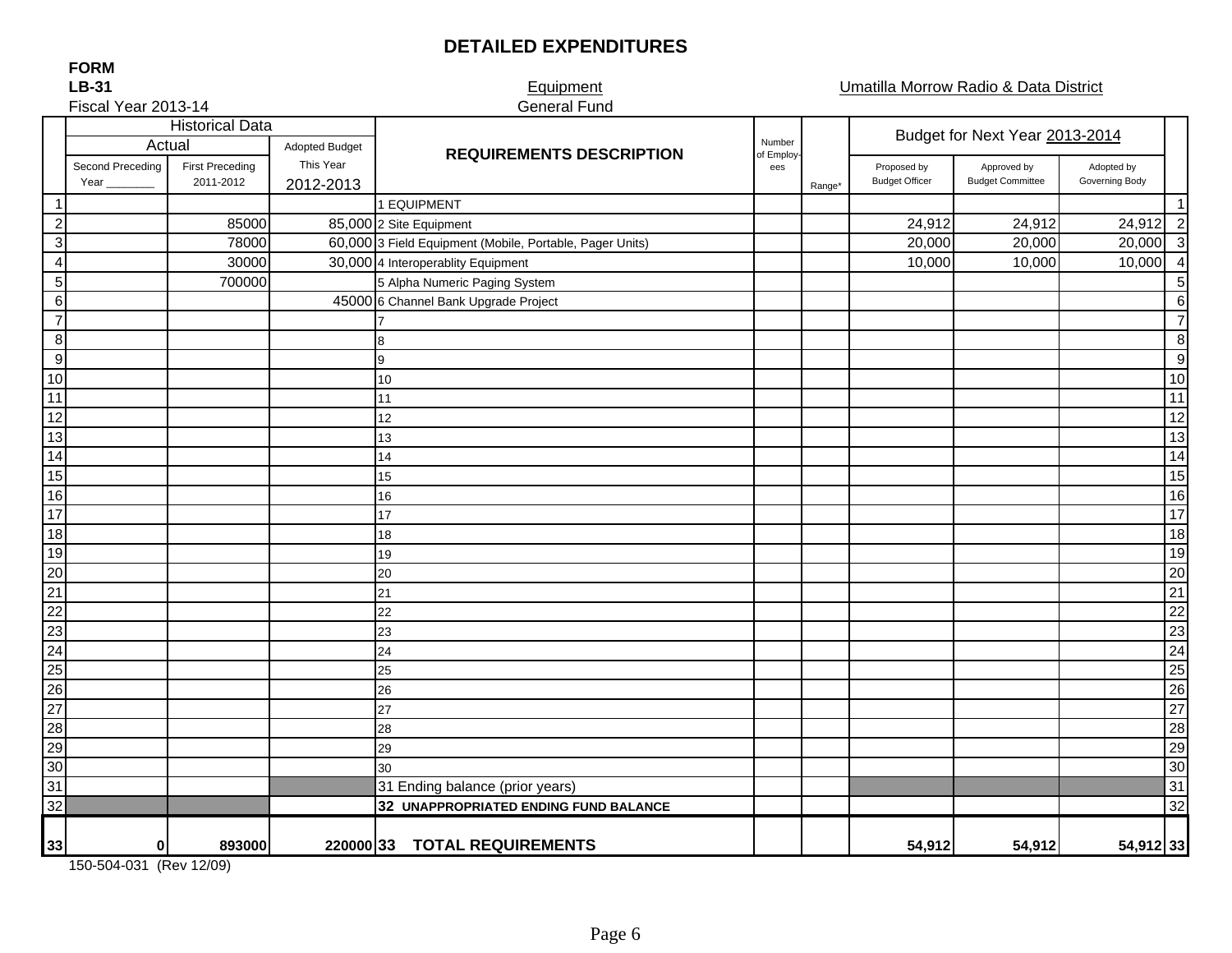## **DETAILED REQUIREMENTS**

Umatilla Morrow Radio & Data District

Fiscal Year 2013-14

**FORMLB-31**

Infrastructure and Equipment Replacement General Fund

|                  | <b>Historical Data</b>   |                                |                        |                                                   | Budget for Next Year 2013-2014       |                                        |                              |  |
|------------------|--------------------------|--------------------------------|------------------------|---------------------------------------------------|--------------------------------------|----------------------------------------|------------------------------|--|
|                  | Actual                   |                                | <b>Adopted Budget</b>  | <b>REQUIREMENTS DESCRIPTION</b>                   |                                      |                                        |                              |  |
|                  | Second Preceding<br>Year | <b>First Preceding</b><br>Year | This Year<br>2012-2013 |                                                   | Proposed by<br><b>Budget Officer</b> | Approved by<br><b>Budget Committee</b> | Adopted by<br>Governing Body |  |
| $\mathbf{1}$     |                          |                                |                        | 387565 1 Infrastructure and Equipment Replacement | 943,115                              | 933,115                                | 933,115<br>$\overline{1}$    |  |
| 2                |                          |                                |                        | 2                                                 |                                      |                                        | $\overline{2}$               |  |
| 3 <sup>l</sup>   |                          |                                |                        | 3                                                 |                                      |                                        | 3                            |  |
| $\overline{4}$   |                          |                                |                        | 4                                                 |                                      |                                        | $\overline{a}$               |  |
| 5 <sub>5</sub>   |                          |                                |                        | 5                                                 |                                      |                                        | 5                            |  |
| $6 \overline{6}$ |                          |                                |                        | 6                                                 |                                      |                                        | 6                            |  |
| $\overline{7}$   |                          |                                |                        | 7                                                 |                                      |                                        | $\overline{7}$               |  |
| 8                |                          |                                |                        | 8                                                 |                                      |                                        | 8                            |  |
| $\overline{9}$   |                          |                                |                        | 9                                                 |                                      |                                        | 9                            |  |
| 10               |                          |                                |                        | 10                                                |                                      |                                        | 10                           |  |
| 11               |                          |                                |                        | 11                                                |                                      |                                        | 11                           |  |
| $\overline{12}$  |                          |                                |                        | 12                                                |                                      |                                        | $\overline{12}$              |  |
| 13               |                          |                                |                        | 13                                                |                                      |                                        | 13                           |  |
| $\overline{14}$  |                          |                                |                        | 14                                                |                                      |                                        | 14                           |  |
| 15               |                          |                                |                        | 15                                                |                                      |                                        | $\overline{15}$              |  |
| 16               |                          |                                |                        | 16                                                |                                      |                                        | 16                           |  |
| $\frac{1}{17}$   |                          |                                |                        | 17                                                |                                      |                                        | 17                           |  |
| 18               |                          |                                |                        | 18                                                |                                      |                                        | 18                           |  |
| 19               |                          |                                |                        | 19                                                |                                      |                                        | 19                           |  |
| $\overline{20}$  |                          |                                |                        | 20                                                |                                      |                                        | 20                           |  |
| $\overline{21}$  |                          |                                |                        | 21                                                |                                      |                                        | 21                           |  |
| $\overline{22}$  |                          |                                |                        | 22                                                |                                      |                                        | 22                           |  |
| 23               |                          |                                |                        | 23                                                |                                      |                                        | 23                           |  |
| $\overline{24}$  |                          |                                |                        | 24                                                |                                      |                                        | 24                           |  |
| $\overline{25}$  |                          |                                |                        | 25                                                |                                      |                                        | 25                           |  |
| $\overline{26}$  |                          |                                |                        | 26                                                |                                      |                                        | 26                           |  |
| $\overline{27}$  |                          |                                |                        | 27                                                |                                      |                                        | 27                           |  |
| 28               |                          |                                |                        | 28                                                |                                      |                                        | 28                           |  |
| 29               |                          |                                |                        | 29                                                |                                      |                                        | 29                           |  |
| 30               |                          |                                |                        | 30                                                |                                      |                                        | 30                           |  |
| 31               |                          |                                |                        | 31 Ending balance (prior years)                   |                                      |                                        | 31                           |  |
| $\overline{32}$  |                          |                                |                        | 32 UNAPPROPRIATED ENDING FUND BALANCE             |                                      |                                        | $\overline{32}$              |  |
| 33               | 0                        | $\bf{0}$                       |                        | 387565 33 TOTAL REQUIREMENTS                      | 943,115                              | 933,115                                | 933,115 33                   |  |

150-504-031 (Rev 12/09)